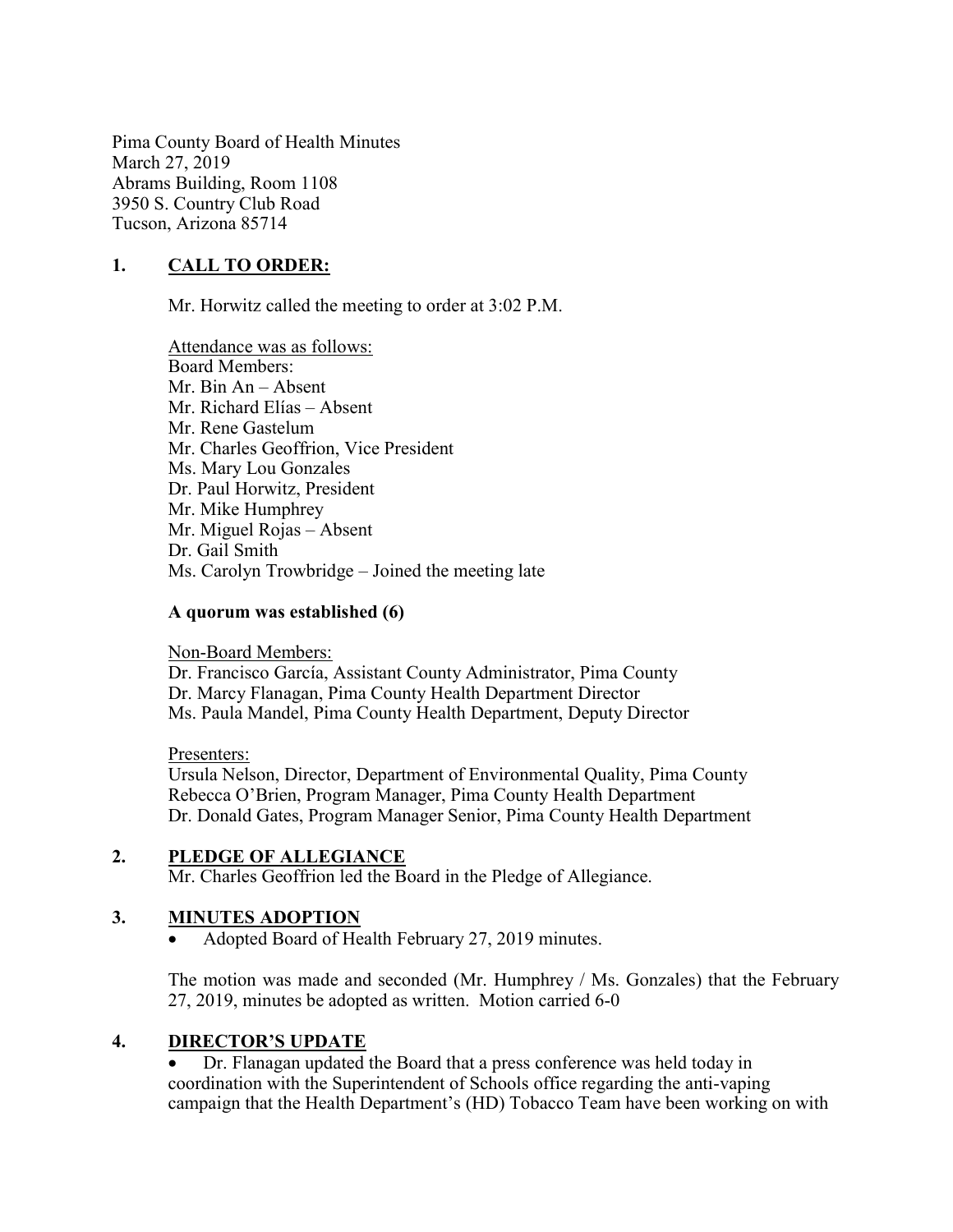student youth coalitions. All media stations were present and interviewed members of the youth coalitions.

 Dr. Flanagan updated the Board that the Community Health Needs Assessment has been completed, published, and released. The HD have received calls from reporters wanting to know what this means for the community and how often this assessment is completed. The HD will provide the Board copies of the assessment as soon as they are available.

o An article in the Arizona Daily Star regarding annual county health rankings are published by the University of Minnesota and the Robert Woods Foundation. Unfortunately, this report was published the same day as the Community Health Needs Assessment. The Arizona Daily Star reporter wrote the article confusing the data utilized in each report. Subsequent media interviews were all related to the Community Health Needs Assessment and subsequent articles were published accurately.

 Dr. Flanagan updated the Board that the State of Arizona receives CDC funding to address opioids. In the fall of last year, the HD received funding that was believed to be a one-time funding however, an application for additional funding has just been submitted. We anticipate its award which will provide \$500,000 per year for the next five years.

o Mr. Humphry indicated that the State of Oklahoma was awarded \$285 million for an opioid research and treatment program. He inquired if the State of Arizona considered suing to recover some of the costs? Dr. Flanagan stated there is a law suit that was filed between the city and the county filed and continues to move forward with national legal counsel. Dr. Garcia indicated that at this time the state has not filed any action. Individual hospitals and health plans have filed a series of law suits. Some law suits are being consolidated.

 Dr. Flanagan updated the Board on the Health Department's efforts with asylum seekers coming from South America. The HD continues to work with the Catholic Community Services and other faith based organizations to help support their efforts by providing vaccines. Since January 7, 2019, there have been 4,200 individuals released in Pima County which is a significant number. The HD doesn't expect this number to decrease anytime soon. Earlier today the HD had a meeting with the Customs and Border Patrol and health officers from the CDC who wanted to hear what the PCHD have been experiencing and what assistance is needed. Our response was to allow federal public health emergency funds to be reallocated towards our efforts and continue open communication and collaborations between ICE, Border Patrol, Homeland Security, and local HD's. Compared with other counties in Arizona, Pima County is in a better situation due to Faith Based Organizations not reaching capacity. The County Administration office is aware and encourages the HD to keep this collaborative relationship ongoing.

o Mr. Humphrey inquired why other counties are having difficulty providing housing since it is much larger area. Dr. Flanagan stated that she can't answer for Maricopa County however believes that a larger amount of individuals are being released in Maricopa County and perhaps that is why they have reached capacity. The health officer in Yuma indicated that when asylum seekers enter there they attempt to get them to Phoenix because the families feel safer farther away from the border and Phoenix is the closest metropolis. Pima County have the benefit of the monastery opening their doors. Had this not happened, the county would have the same capacity issue.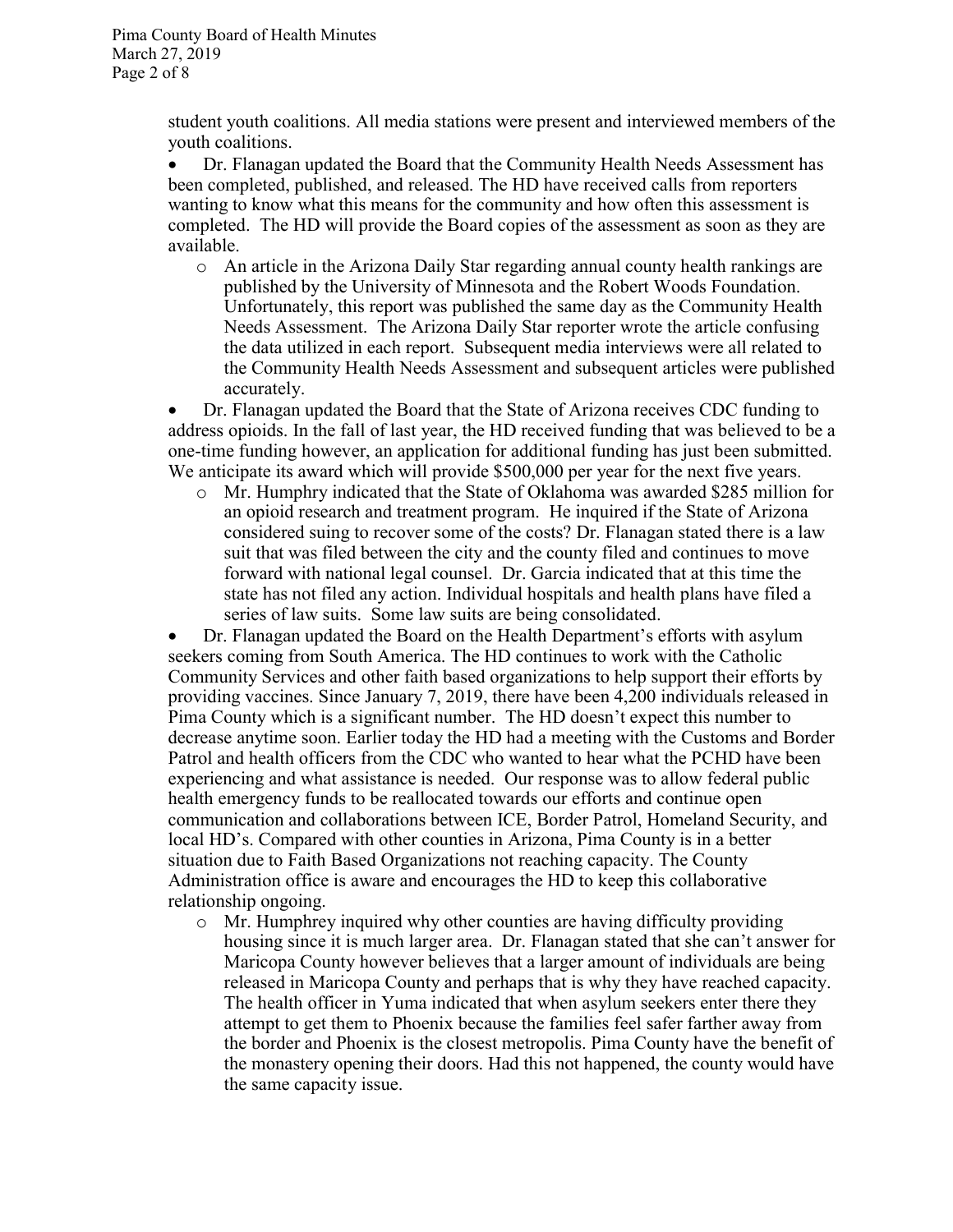Dr. Flanagan updated the Board that on March 25, 2019, the CDC released a Health Alert Network (HAN) on the nationwide Hepatitis A outbreak. This alert includes individuals experiencing homelessness and illicit drug users. This HAN provides great recommendations on how to address these issue within a community. Dr. Flanagan introduced Paula Mandel to speak on the Hepatitis A outbreak and Pima County's response.

- o Ms. Mandel shared with the Board that since November 1, 2018, there have been 142 confirmed Hepatitis A cases. Of these 142 cases:
	- 130 individuals are homeless and use illicit drugs
	- 78% reported in our hospitals
	- <sup>15%</sup> were seen at an emergency room and discharged. Some left the emergency room against medical advise
	- $\blacksquare$  78% is in the age range of 18-72
	- $\blacksquare$  The top age is 72 years old
	- $\blacksquare$  The median age is 77
	- 34% female
	- $\blacksquare$  66% male
	- $\blacksquare$  68% admit to illicit substance use
	- 25% admit to street homelessness
	- 23% admit to both homelessness and illicit substance use
	- 10 cases in the jail. Fewer than 20% of individuals at the jail receive this vaccination when offered.
- o We continue to perform surveillance. Our most recent surveillance will continue to July  $5<sup>th</sup>$
- o Three cases were reported this week
- o The HD continues with our outreach efforts. Since December 27, 2018, we have engaged with our community partners 79 times
	- The HD has had 2500 encounters:
		- Vaccinated 1300 individuals
		- 854 individuals declined vaccinations for a variety of reasons. The HD tries to share as much information to these individuals to ensure they are making informed decisions. The homeless population seem to be the least receptive
		- 360 individuals already received vaccinations
- o Our most recent outreach included our four major health partners
	- COPE
	- **CODAC**
	- La Frontera
	- **Community Medical Services**
- $\circ$  The HD conducted two walking campaigns within our hot-pocket areas which is along Miracle Mile. 48 individuals were encountered and 20 were vaccinated
- o The HD has engaged with our community food bank and our community meal sites which have not been very successful due to time constraints
- o A Hepatitis A summit was held at the Abrams Bldg on March 13, 2019. 60 individuals attended
- Ms. Mandel shared with the Board that Pima County had our first confirmed Measles case. Our epidemiology team continues to investigate all reports
	- o This case traveled to Southeast Asia, under 12 month old, and not vaccinated due to age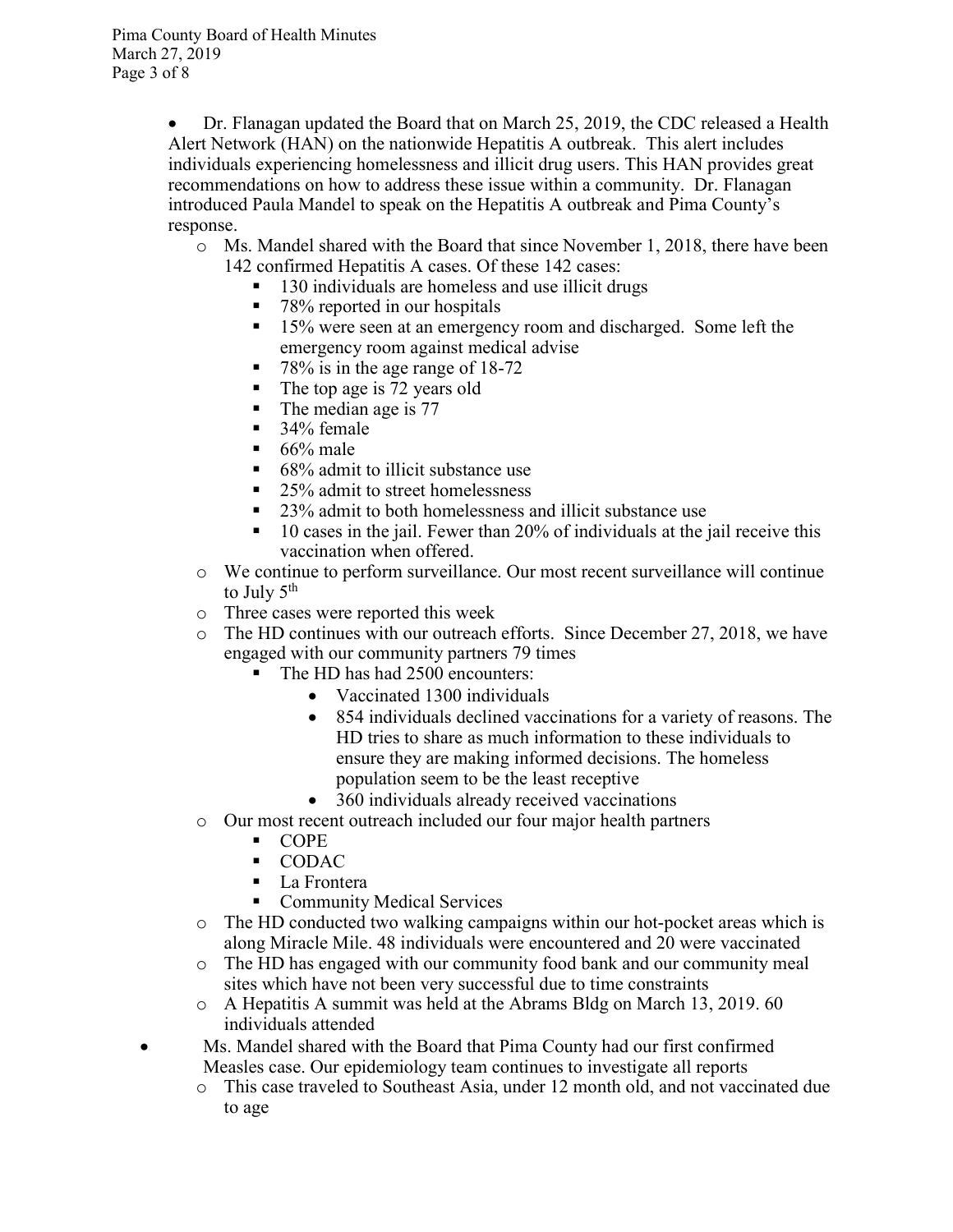Pima County Board of Health Minutes March 27, 2019 Page 4 of 8

o Five cases have been ruled out

### 5. PACC UPDATE:

 Dr. Horwitz introduced Kristen Auerbach, Director of Pima Animal Care Center (PACC) who provided the Board an update on a negative news article that reported PACC adopts out pets with medical issues and that owners are surprised with medical bills. Ms. Auerbach shared that approximately 25% (5,000/year) of animals that arrive at PACC are suffering from critical medical needs. Some of these animals recover in foster care where PACC will continue to provide medical care for the animal. PACC wants to get the animal happy, health, and ready for adoption. PACC receives 17,000 animals annually and cannot see every medical problem. PACC is very clear in the adoption contract that is received with an adoption that provides a free veterinarian visit (within three days) to assess the overall health of their pet. Not all examinations are done by a veterinarian, some of done by a technician. Some medical situations like parasites or surgery complications are unseen at the time of adoption and owners are surprised with these medical bills. Ms. Auerbach explained to this reporter that in three years, and 33,000 adoptions PACC fulfilled nine claims in conjunction with Pima County Finance and Risk Management Department for pet adoptions where the owner felt pet health was not fully disclosed. These claims totaled approximately \$25,000.

PACC can move through approximately 1,200 animals a month (300/week) during busy times. All owners who have adopted pets and realize they cannot care for this particular pet the owner is encouraged to bring the pet back to PACC. This does not negatively impact the pet owner. PACC will find a pet that is more suitable to their needs. Dr. Smith shared that she has been witness to several adoptions where the new owner is so excited with their new pet that they don't always listen to what staff are instructing.

Mr. Geoffrion inquired if there is a process to locate the hotspots within our community and begin lowering the number PACC receives annually. Ms. Auerbach stated that PACC is working with the County's Geographic Information System (GIS) office to determine where an animal comes. PACC started with the Flowing Wells and South Tucson areas and identified that 55% of intakes came from seven of our 67 zip codes. This information is then drilled down to the street level to identify what resources if any, may be needed in these areas. PACC collaborates with the HD when a pet owner is found to be in need of behavioral health, food, medical care, etc.

In Reno, Nevada, their PACC began using microchips as licenses. Within a couple of years the rate of return to owners went from 10% to a 43%. A large majority of these pets are well cared for yet something breaks the bond which is usually a resource problem, for instance, evictions and/or misconceptions of the pit-bull breed.

Dr. Garcia shared that PACC staff is working on proposing a new set of animal care ordinances that focuses on the licensing/microchip concept. Additionally, adding language to ordinance that provide variances on the number of animals allowed to be owned will aware staff of possible over breeding or owners that are unable to adequately care for their pets.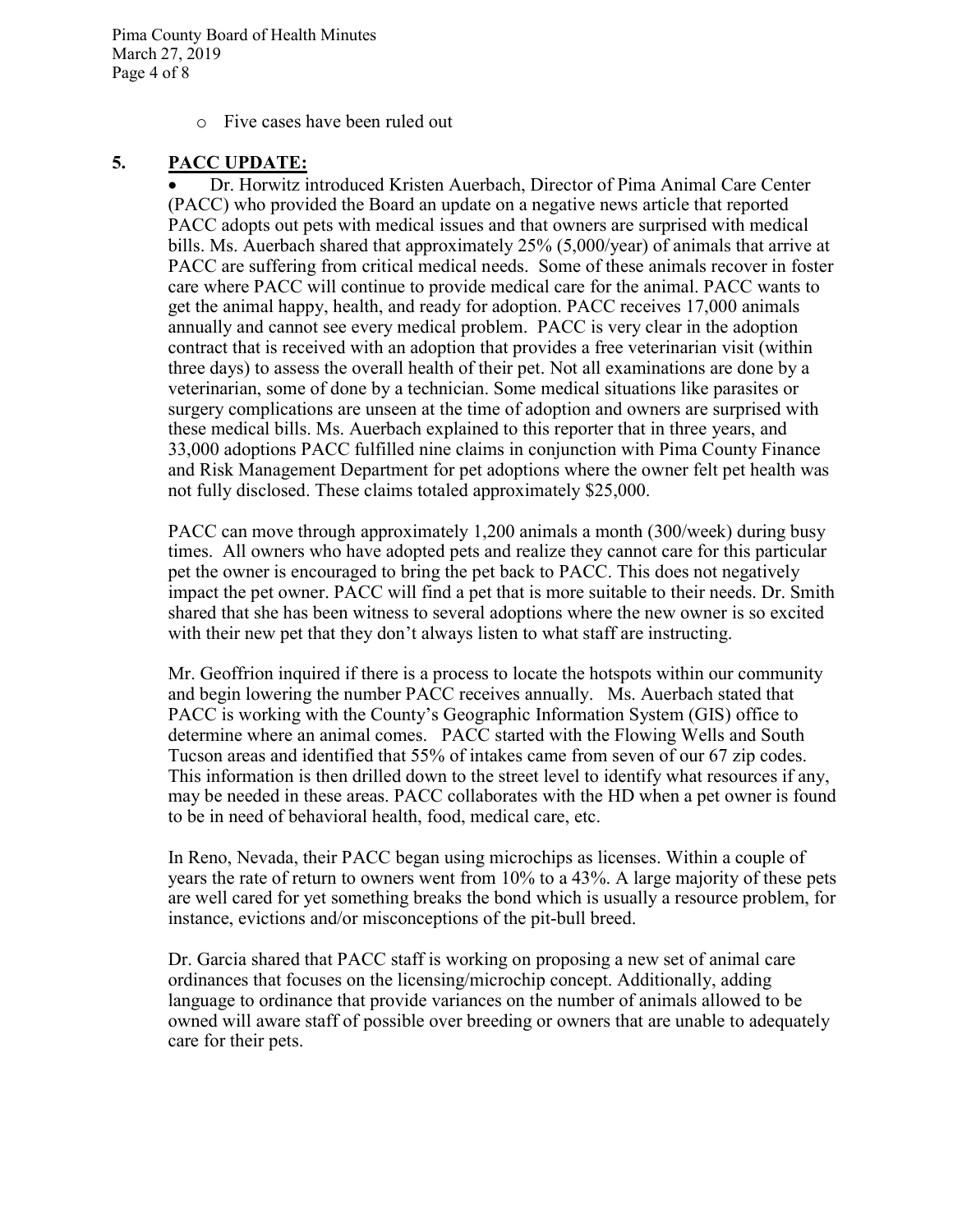### 6. OZONE STANDARDS:

 Dr. Horwitz introduced Ursula Nelson, Director of Pima County Department of Environmental Quality (PDQ), who provided an update on the status of the ozone air pollution in Pima County. Ozone and particulate matter are the most at risk air pollutants in our area. Currently our air quality is very good for all our other pollutants with the exception of ozone.

Ozone is the one pollutant that is not directly emitted. It is a chemical reaction that is formed in the presence of sunlight with oxides (vehicle exhaust) and volatile organic compounds (charcoal lighter fluid, paint, gas, trees). It is a challenging pollutant to track and measure where it comes from.

Trees do emit volatile organic compounds (VOC). We encourage the planting of trees however the Maricopa County developed an Urban Tree Selection Guide that is available on the Pima DEQ website that provides information on various characteristics of trees including VOC emissions.

PDQ recently performed an inventory or calculation of ozone emissions and found the source that contributes the most to Nitrogen Oxide Emissions (NOx) are motor vehicles. The source that contributes the most for VOC's are plants.

The ozone standard is set to protect public health because ozone is a lung irritant that causes throat irritation, coughing, difficulty breathing, chest pain, airway and lung inflammation, lung tissue damage, reduced lung function, lungs susceptible to infection and worsen asthma, emphysema, and bronchitis.

The ozone level at Saguaro Park East has been recorded for approximately 20 years because this area emits more ozone. Due to prevailing winds it is a hotspot. A report indicates that the ozone level has trended down but the EPA standard has also decreased. In 1997 the standard was 0.080 ppm and in 2015 it was 0.070 ppm.

In 2018, the EPA determined that PC was in attainment (meets the standard), which is based on monitoring data and will remain in effect until the EPA takes further action. A non-attainment would result in program review and 1.1:1 offset for new and existing sources that want to expand. In addition, various agencies would need to collaborate to develop a State Implementation Plan to bring the area back into compliance.

Ways to keep air healthy is drive/idle less, properly inflate tires, maintain vehicle, refuel after 6pm during summer months, conserve electricity, plant low VOC emitting trees, and avoid use of gas-powered lawn and garden equipment.

### 7. TOBACCO 21 SUMMARY FINDINGS:

 Dr. Garcia introduced Rebecca O'Brien who updated the Board on the proposed changes to the PC Ordinance Chapter 8.5 – Smoking.

Ms. O'Brien shared a summary of the 12 community stakeholder meetings in each of the Board of Supervisors (BOS) districts between February 8, 2019 and March 4, 2019. Meeting invitations were sent to attendees of the City of Tucson community forums, representatives of the vaping industry, retail organizations, non-profits, City of Tucson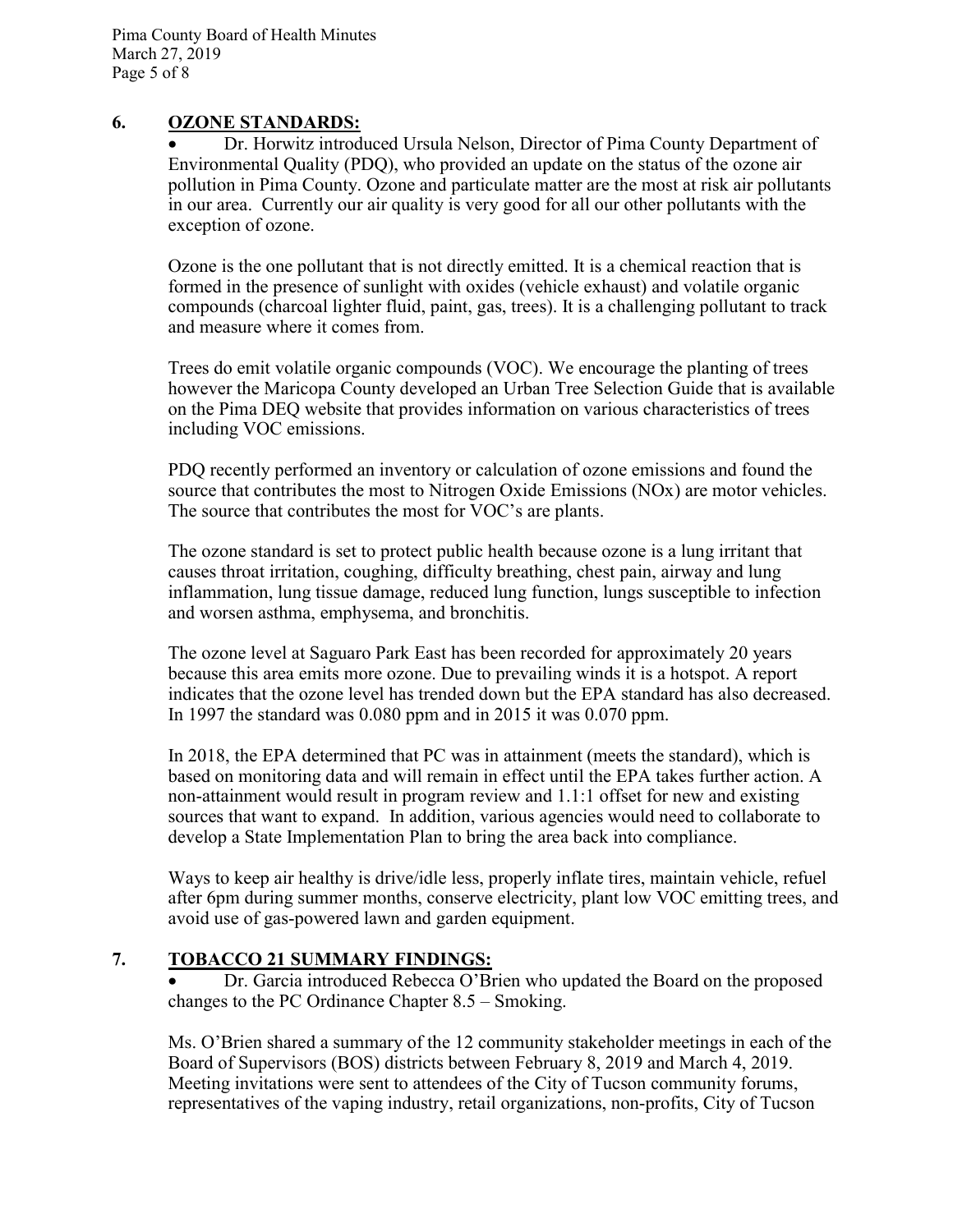staff and BOS staff. Public awareness was posted on the HD Facebook page, Healthy Pima Event Calendar, TV and radio. In total 89 people attended these meetings.

The meeting agendas included an overview of the proposed changes which is to:

- raise the minimum legal age to purchase tobacco products from 18-21 years old
- create a retail permit system for tobacco retailers in unincorporated Pima County
- amend language to the current smoking ordinance to include electronic nicotine delivery systems.

The agenda also included stakeholder feedback which took the majority of time. Many of the same stakeholders attended the meetings. Vaping stores were the most represented. Online feedback was accepted via the HD website or through email.

The HD received 41 responses with 21 in favor of the changes and 20 not in favor.

Comments opposed to changes include:

- Vaping is not harmful and helps people quit using combustible tobacco
- **Proposed changes won't solve the problem**
- **Proposed changes are negative for business**
- $\blacksquare$  Enforce the laws already in place
- Should be done at state level rather than be each jurisdiction
- Consider a grandfather clause for those already 18

Representative of vape shops collected 1,368 signatures in opposition of the ordinance.

Comments in favor of changes include:

- Nicotine/tobacco use is harmful
- Raising the age to 21 is good for the health of the youth and brain development

General comments/questions received include:

- What effects will this have on store revenues
- The purchaser of these products should be fined
- Need to educate on the effects of JUULS, nicotine, and vaping
- Vape products should be taxed like tobacco products
- No oversight of vape shops

Letters of support for this initiative include:

- **American Cancer Society Cancer Action Network**
- American Lung Association
- **American Heart Association**
- Americans for Nonsmoker's Rights
- Campaign for Tobacco Free Kids.
- **Professional Fire Fighters of Arizona**

Mr. Geoffrion indicated that the negative effects of nicotine on the young is a strong counter point to those in opposition. However if a grandfathering clause for those who are 18 will allow this initiative to get approved easier than he is in favor.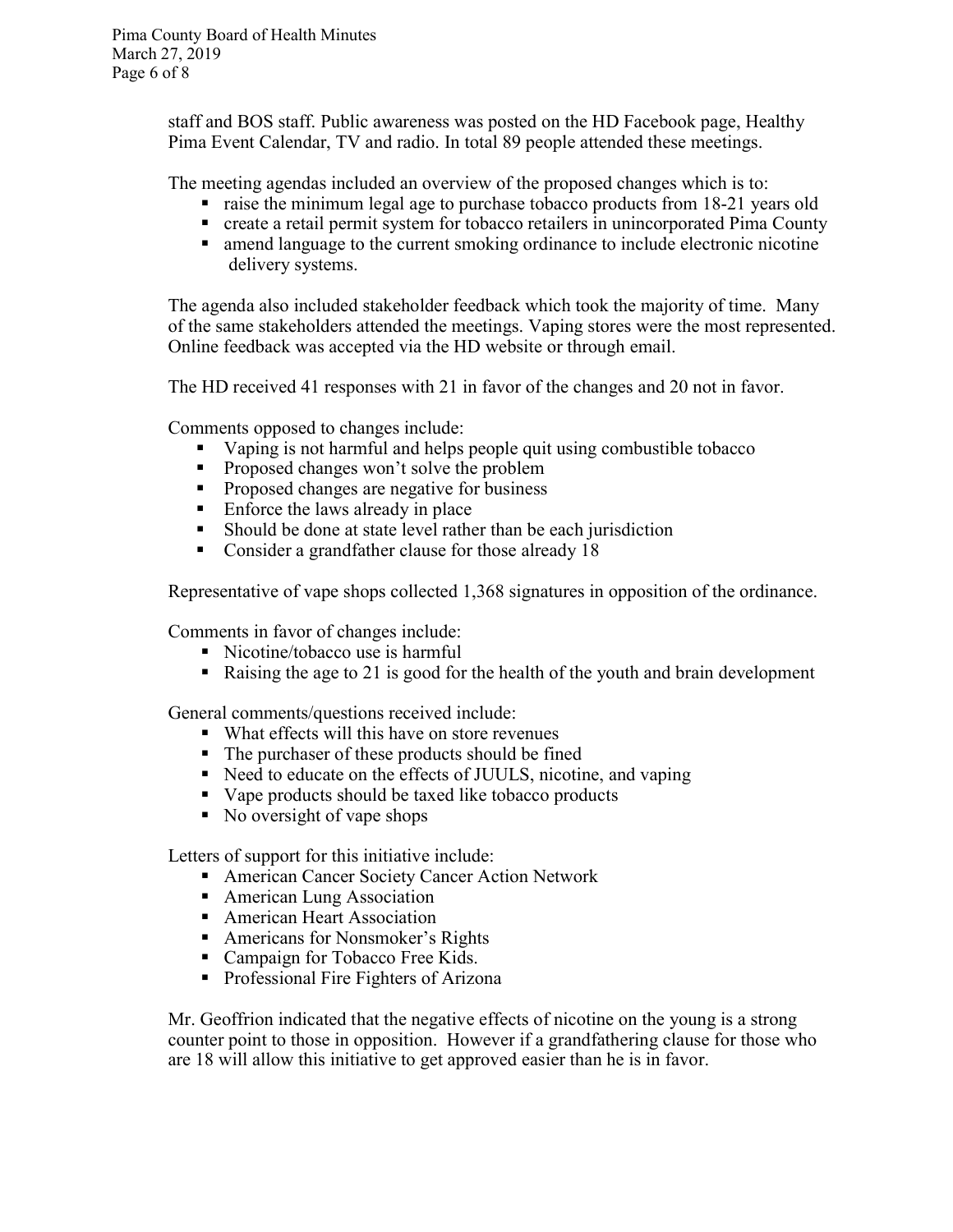# 8. HEALTH DEPARTMENT CURRENT AND FY 19-20 BUDGET UPDATE:

 Dr. Don Gates updated the Board on the Pima County Health Department (PCHD) Budget and provided a background indicating:

- o All financial transactions are managed in AMS
- o PCHD Business Operations generates summary and detail reports for review
- o Focus is on the Health Fund expenditures and revenues
- o The county fiscal year begins July 1 through June 30. The HD is in FY 2019.
- PCHD Budget Performance Expenditures:
	- o Actual year to date expenses to date is \$9,251,184.
	- o Projections are \$13,808,745.
	- o Budget is \$15,409,118.
	- o Currently the HD is operating at \$1,600,373 under budget.
- PCHD Budget Performance Revenues:
	- o HD actual year to date revenues is \$3,184,457
	- o HD projections are \$4,783,238
	- o HD budget \$4,741,960
	- o Surplus \$41,278
- Expenditure savings are captured by:
	- o Significant personnel savings (vacancies)
	- o Pharmaceutical and medical supplies. With the Hepatitis-A outbreak this may change.
	- o Modest services savings such as radiology and laboratory services
- Receipt Revenue Surplus are captured by:
	- o Consumer Health exceeding expectations
	- o Vital Registration within 10% (above) of target
	- o Clinical Services are well below budget
- Budget comparison of FY2019 and FY 2020
	- o Health Expenditures:
		- $\blacksquare$  2019 \$15,409,118
		- $\blacksquare$  2020 \$16,303,750
			- Mostly due to personnel
	- o Health Revenues
		- $\blacksquare$  2019 \$4,741,960
		- $\blacksquare$  2020 \$4,744,585
			- Mostly due to Consumer Health and Food Safety fees and increased inspections
	- o Health General Fund Subsidy
		- 2019 \$10,225,223
		- $\blacksquare$  2020 \$10,696,664
			- Due to expected increases to our central services, and receiving funding for some of our full time employees
			- PCHD revenue is split into client service receipts and subsidy from county general fund
			- Subsidy from general fund is approximately 70% of HD total revenues
			- Driven by personnel increases and self-insurance reserve